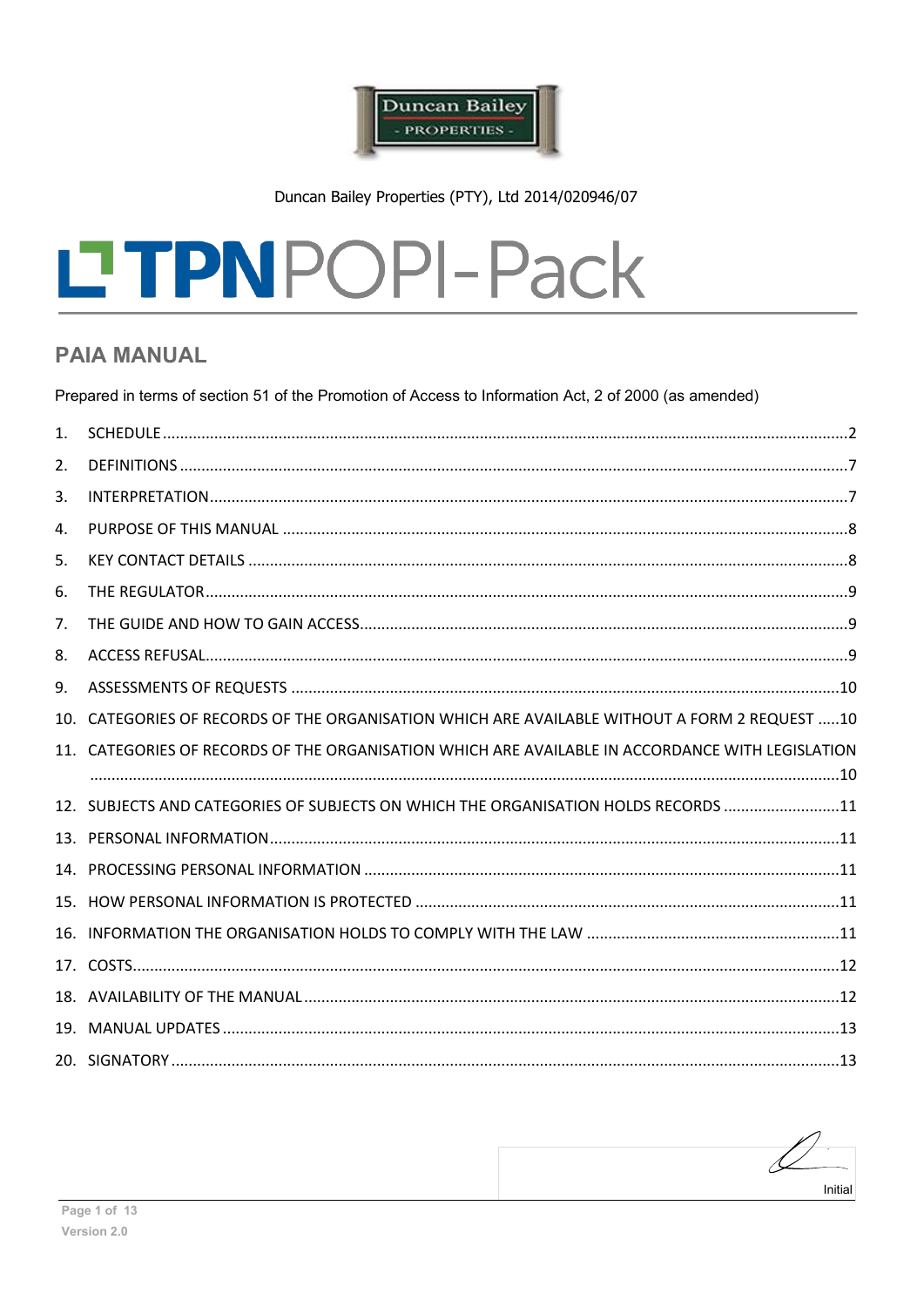<span id="page-1-0"></span>

# 1.1 **The Organisation**

|     | Name                | Duncan Bailey Properties (PTY) Ltd    |
|-----|---------------------|---------------------------------------|
|     | Registration number | 2014/020946/07                        |
|     | Physical address    | 122 Irene Avenue, Somerset West, 7130 |
|     |                     |                                       |
|     | Email address       | duncan@duncanbailey.co.za             |
|     | Telephone number    | 021 855 2001                          |
|     | Fax number          |                                       |
| 1.2 | Website             | www.somersetwest.co.za                |

# 1.3 **The IO (information officer)**

| Full name        | Duncan Bailey               |
|------------------|-----------------------------|
| Email address    | duncan@duncanbailey.co.za   |
| Telephone number | 021 855 2001 / 082 553 3472 |

# 1.4 **The DIO (deputy information officer)**

| Full name        | Duncan Bailey               |
|------------------|-----------------------------|
| Email address    | duncan@duncanbailey.co.za   |
| Telephone number | 021 855 2001 / 082 553 3472 |

# 1.5 **The Regulator's contact details**

| Physical address | JD House, 27 Stiemens Street, Braamfontein, Johannesburg, 2001 |
|------------------|----------------------------------------------------------------|
| Postal address   | PO Box 3153, Braamfontein, Johannesburg, 2017                  |
| Telephone        | +27 (0) 10 023 5200                                            |
| Email address    | enquiries@inforegulator.org.za                                 |
| Website          | https://www.justice.gov.za/inforeg                             |

# 1.6 **Categories of records of the Organisation which are available with / without request**

| Category   | <b>Types of records</b>        | Website | <b>Request</b> |
|------------|--------------------------------|---------|----------------|
| Compliance | Terms of use for the website   | ⌒       |                |
| Compliance | Privacy policy for the website |         |                |

 $\frac{1}{\sqrt{2}}$ Initial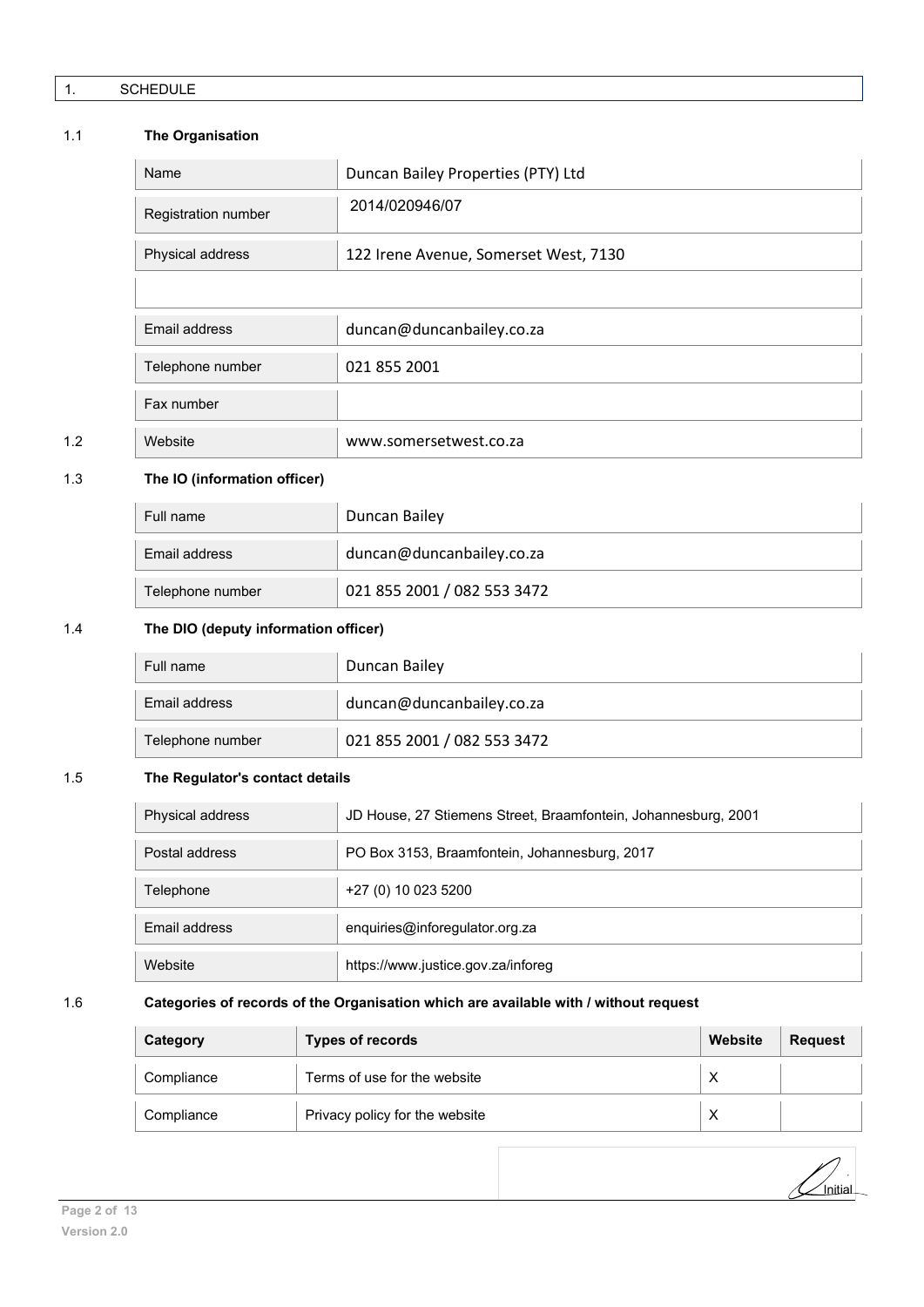| Compliance | SARS tax clearance certificate       | $\times$ |
|------------|--------------------------------------|----------|
| Compliance | <b>BBBEE</b> certificate             | $\times$ |
| Compliance | <b>BBBEE</b> affidavit               | $\times$ |
| Compliance | Company registration document (CIPC) | $\times$ |
| Compliance | VAT registration                     | $\times$ |
| Compliance | Company profile                      | $\times$ |
| Compliance | Public product Information           | $\times$ |
| Compliance | <b>Newsletters</b>                   | $\times$ |
| Compliance | Magazine articles                    | X        |

# 1.7 **Categories of records of the Organisation which are available in accordance with legislation**

| <b>Category of records</b>                                        | <b>Applicable legislation</b> |
|-------------------------------------------------------------------|-------------------------------|
| Memorandum of incorporation                                       | <b>Companies Act</b>          |
| PAIA Manual                                                       | <b>PAIA</b>                   |
| PAIA Guides (issued by the Regulator and available on<br>request) | PAIA                          |

# 1.8 **Subjects and categories of subjects on which the Organisation holds records**

| Subjects on which the Organisation<br>holds records | Categories of records                  |
|-----------------------------------------------------|----------------------------------------|
| Compliance                                          | Policies and procedures                |
|                                                     | Minutes of board of directors meetings |
|                                                     | Register of board of directors         |
|                                                     | Health and safety plan                 |
|                                                     | Personal Information impact assessment |
|                                                     | Covid register                         |
| <b>Sales and marketing</b>                          | Marketing strategy                     |
|                                                     | List of clients and prospects          |
|                                                     | CRM system with details of clients     |
|                                                     | Client agreements                      |
|                                                     | <b>Client files</b>                    |
|                                                     | Client correspondence                  |
|                                                     | Initial                                |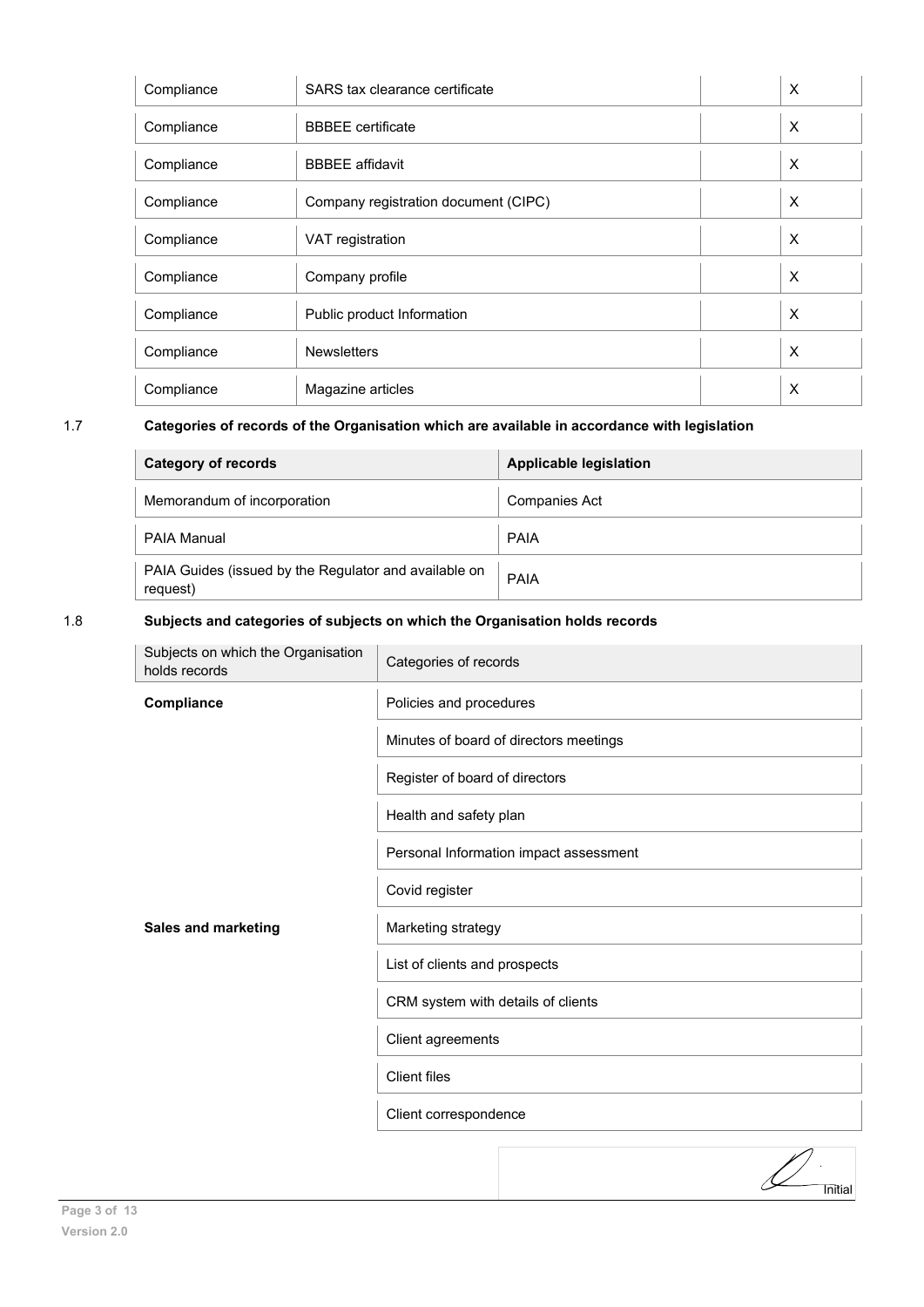#### Sales records

**HR policies and procedures** 

Advertised posts

Employment contracts

Employees records (including Special Personal Information)

Employment equity plan

Medical aid records

Pension fund records

Performance management records

Employee benefit records

Payroll records (including PAYE)

SARS records (e.g. IRP5's)

UIF records

Training attendance register

Disciplinary and grievance records

**Finance** Finance policies

Annual budgets

Variance reports (budget vs actual)

Financial statements

Monthly management accounts

VAT schedules

SARS tax clearance

Monthly journals

Annual journals

Cash book

General ledger

Financial reconciliations

Debtors including invoices, statement and credit notes

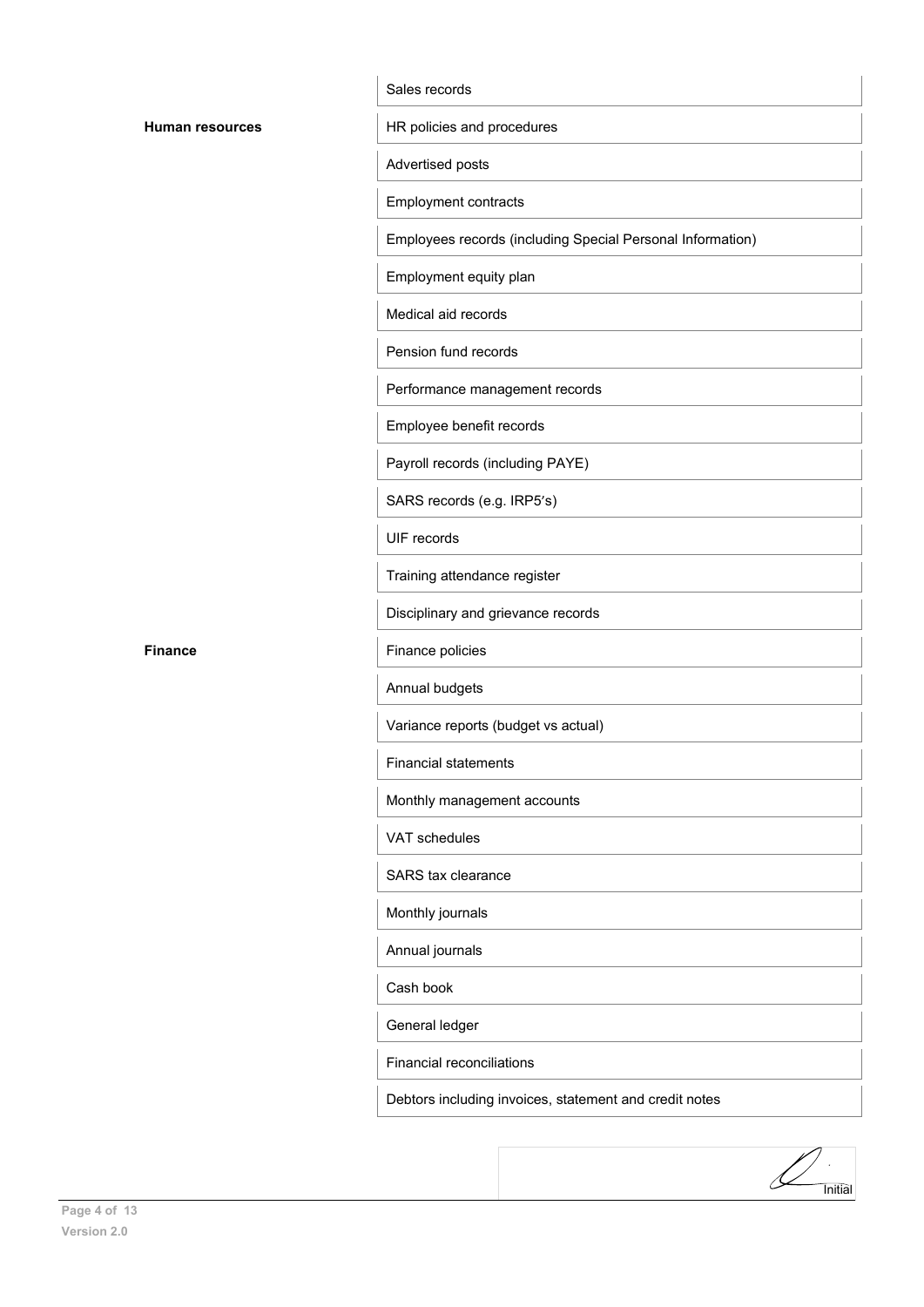|                   | Creditors, including invoices, statements, credit notes, BBBEE certificates,<br>BBBEE affidavits, SARS tax clearance and asset register |
|-------------------|-----------------------------------------------------------------------------------------------------------------------------------------|
|                   | Banking records and statements                                                                                                          |
|                   | Electronic banking records                                                                                                              |
|                   | Insurance policies                                                                                                                      |
| Technology        | Information security policies                                                                                                           |
|                   | Register of hardware                                                                                                                    |
|                   | Register of software                                                                                                                    |
|                   | Record of access to systems                                                                                                             |
| <b>Operations</b> | Rental agreements                                                                                                                       |
|                   | Non-disclosure agreements                                                                                                               |
|                   | Supplier agreements                                                                                                                     |
|                   | Internal correspondence (emails / memos)                                                                                                |

# 1.9 **Description of the categories of Data Subjects and of the information or categories of information relating thereto**

| <b>Categories of Data</b><br><b>Subjects</b>                        | Personal Information that may be Processed                                                                                                                                                                                                                                                                                  | <b>Purpose</b>                                                                                                                                                                                        |
|---------------------------------------------------------------------|-----------------------------------------------------------------------------------------------------------------------------------------------------------------------------------------------------------------------------------------------------------------------------------------------------------------------------|-------------------------------------------------------------------------------------------------------------------------------------------------------------------------------------------------------|
| Clients and<br>prospective clients<br>(including debtors)           | Name, ID number, date of birth, email address,<br>physical address, postal address, contact<br>number, company registration number, BBBEE<br>rating, financial data                                                                                                                                                         | To service our clients and to invoice<br>them for the products sold or<br>services rendered                                                                                                           |
| Service providers<br>(including suppliers /<br>vendors / creditors) | Name, registration number, VAT number,<br>physical address, email address, postal address,<br>contact number, company registration<br>information, BBBEE status documents, SARS tax<br>clearance, bank details, financial data                                                                                              | To engage and pay service<br>providers for products received or<br>services that they have performed                                                                                                  |
| Consumers                                                           | Name and surname, ID number, date of birth,<br>gender, email address, physical address, contact<br>details                                                                                                                                                                                                                  | To contact and market to<br>consumers in accordance with<br>applicable legislation                                                                                                                    |
| Employees and<br>contractors                                        | Name and surname, ID number, passport, date<br>of birth, marital status, next of kin and family<br>details, email address, physical address, postal<br>address, education and qualifications, gender<br>and race, contact numbers, bank details, salary /<br>remuneration amount, tax details and criminal<br>record checks | To employ staff and contractors; to<br>maintain employee records; to pay<br>the employees and contractors; to<br>comply with the necessary<br>legislation and with company<br>policies and procedures |

# 1.10 **The recipients or categories of recipients to whom the Personal Information may be supplied**

| Category of Personal Information                 | Recipients or categories of recipients to whom the<br>Personal Information may be supplied |  |
|--------------------------------------------------|--------------------------------------------------------------------------------------------|--|
| Names and Surname, ID number for criminal checks | South African Police Services                                                              |  |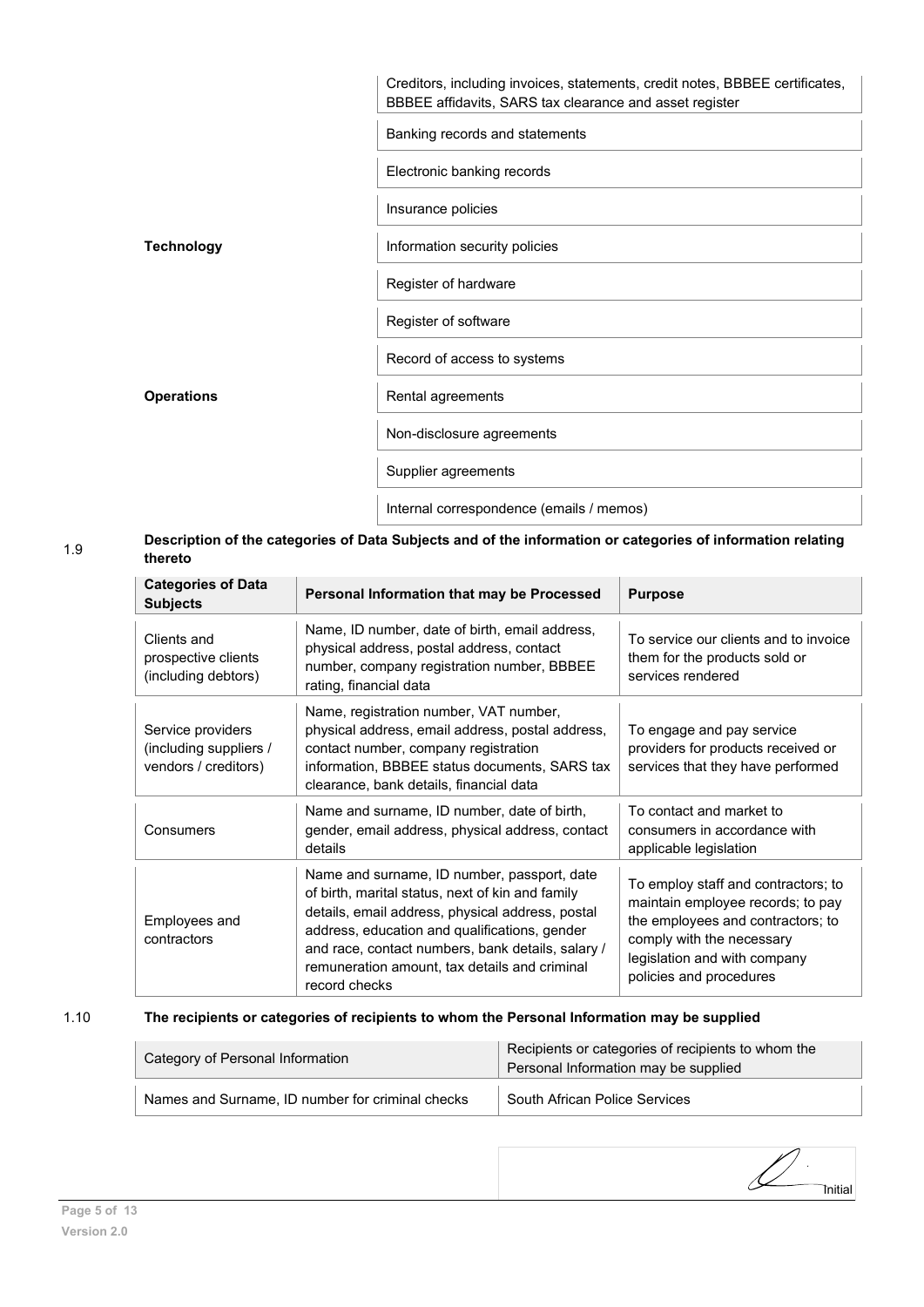# 1.11 **Fees schedule for Private Bodies** (according to PAIA regulations dated 27 August 2021)

| <b>Item</b>                                                                                                                                                                                                               | Cost per A4 page / item                                                                  | <b>Total</b>  |  |
|---------------------------------------------------------------------------------------------------------------------------------------------------------------------------------------------------------------------------|------------------------------------------------------------------------------------------|---------------|--|
| The requester fee payable by every requestor                                                                                                                                                                              |                                                                                          | R 140.00      |  |
| Photocopy                                                                                                                                                                                                                 | R 2.00                                                                                   |               |  |
| Printed copy                                                                                                                                                                                                              | R 2.00                                                                                   |               |  |
| For a copy in a computer-<br>readable form on:                                                                                                                                                                            |                                                                                          |               |  |
| (i) Flash drive- to be provided by requester                                                                                                                                                                              | R40.00                                                                                   |               |  |
| (ii) Compact disc- to be provided by requestor                                                                                                                                                                            | R40.00                                                                                   |               |  |
| (iii) Compact disc- to be provided by Organisation                                                                                                                                                                        | R 60.00                                                                                  |               |  |
| Transcription of visual images                                                                                                                                                                                            | Service to be outsourced                                                                 | To be advised |  |
| Copy of visual images                                                                                                                                                                                                     | Service to be outsourced                                                                 | To be advised |  |
| Transcription of an audio record                                                                                                                                                                                          | R 24.00                                                                                  |               |  |
| For a copy in a computer-<br>readable form on:                                                                                                                                                                            |                                                                                          |               |  |
| (i) Flash drive- to be provided by requestor                                                                                                                                                                              | R 40.00                                                                                  |               |  |
| (ii) Compact disc- to be provided by requestor                                                                                                                                                                            | R40.00                                                                                   |               |  |
| (iii) Compact disc- to be provided by Organisation                                                                                                                                                                        | R 60.00                                                                                  |               |  |
| To search for and prepare the record for<br>disclosure for each hour or part of an hour,<br>excluding the first hour, reasonably required for<br>such search and preparation. Not to exceed the<br>total cost of R 435.00 | R 145.00                                                                                 |               |  |
| Deposit: If search exceeds 6 (Six) hours                                                                                                                                                                                  | One third of amount per request<br>excluding requester fees, search<br>and postage costs |               |  |
| Postage, email or any other electronic transfer                                                                                                                                                                           | Actual costs                                                                             |               |  |
| <b>Total</b>                                                                                                                                                                                                              |                                                                                          |               |  |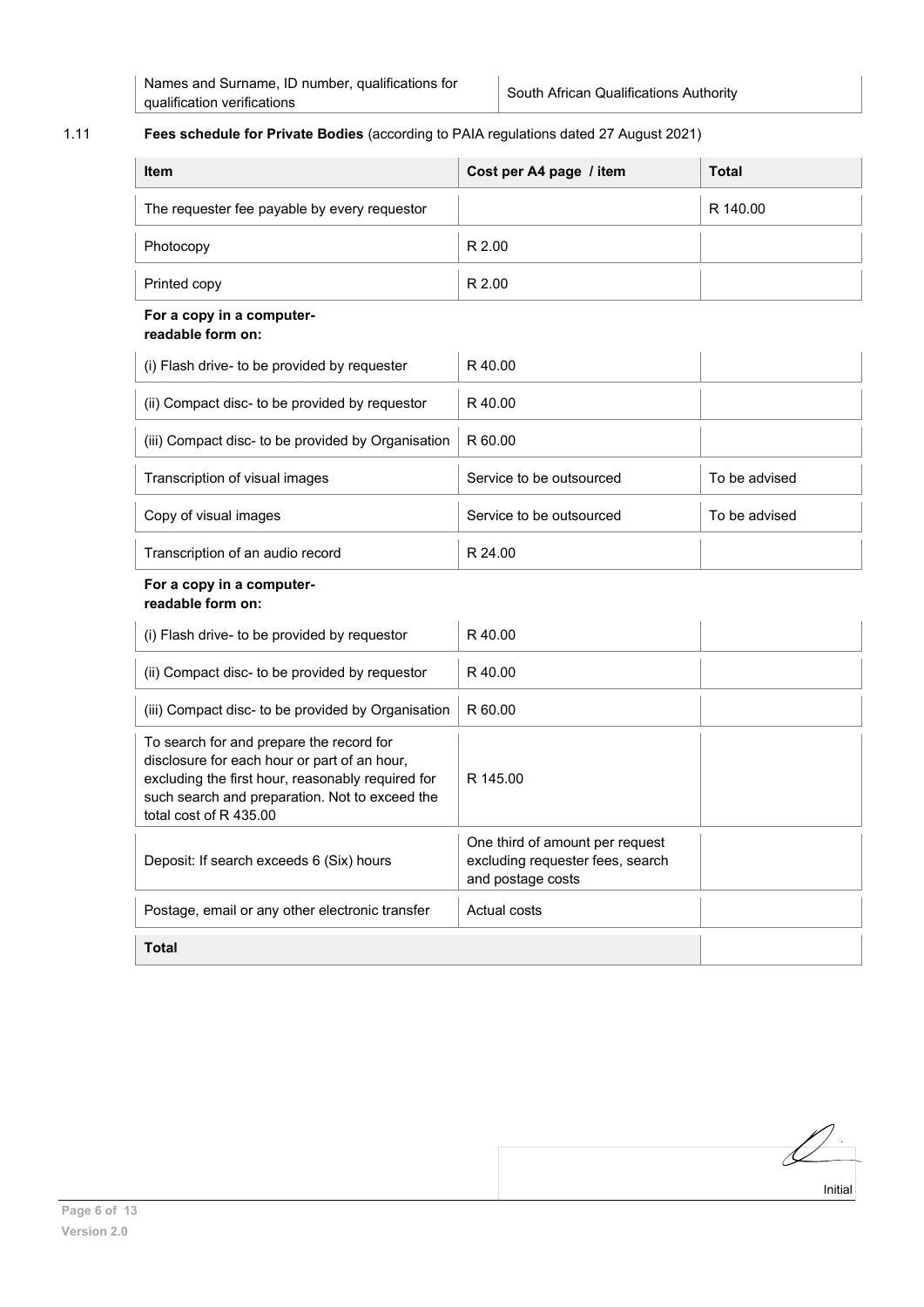#### <span id="page-6-0"></span>2. DEFINITIONS

- 2.1. In this Manual, unless the context requires otherwise, the words below mean the following:
	- 2.1.1. **"Companies Act"** means the Companies Act 71 of 2008;
	- 2.1.2. "CPA" means the Consumer Protection Act 68 of 2008;
	- 2.1.3. **"Data Subject/s"** means all living, identifiable natural or juristic persons about whom the Organisation holds or otherwise Processes Personal Information or Special Personal Information;
	- 2.1.4. **"DIO"** means the deputy information officer set out in item 1.4, if applicable;
	- 2.1.5. **"Guide"** means the guide issued in terms of section 10 of PAIA;
	- 2.1.6. **"IO"** means the information officer of the Organisation set out in item 1.3;
	- 2.1.7. **"Manual"** means this PAIA Manual;
	- 2.1.8. **"Organisation"** means the Private Body set out in item 1.1;
	- 2.1.9. **"PAIA"** means the Promotion of Access to Information Act 2 of 2000;
	- 2.1.10. **"Personal Information"** means information relating to an identifiable, living, natural or juristic person, including, but not limited to, (i) factual information, such as identity and passport numbers, names, addresses, phone numbers, email addresses and the like, or (ii) opinions regarding a Data Subject, such as a performance appraisal, and any other information contained in the definition of "personal information" in section 1 of POPIA;
	- 2.1.11. **"POPIA"** means the Protection of Personal Information Act 4 of 2013;
	- 2.1.12. "Private Body" means (i) a natural person who carries or has carried on any trade, business or profession; (ii) a partnership which carries or has carried on any trade, business or profession; (iii) any former or existing juristic person; or (iv) a political party, but excludes a Public Body;
	- 2.1.13. **"Process / Processing"** means any operation or activity, whether or not by automatic means, concerning Personal Information, including, but not limited to, the (i) collection, receipt, recording, organisation, collation, storage, updating or modification, retrieval, alteration, consultation or use of Personal Information; (ii)dissemination of such information by means of transmission, distribution or making available in any other form; or (iii) merging, linking, as well as restriction, degradation, erasure or destruction of information;
	- 2.1.14. **"Public Body**" means (i) any department of state or administration in the national or provincial sphere of government or any municipality in the local sphere of government; or (ii) any other functionary or institution when: (a) exercising a power or performing a duty in terms of the Constitution or provincial constitution; or (b) exercising a public power or performing a public function in terms of any legislation;
	- 2.1.15. **"Regulator"** means the information regulator established in terms of section 39 of POPIA;
	- 2.1.16. **"Responsible Party"** means a Public or Private Body, or any other person which, alone or in conjunction with others, determines the purpose of and means for Processing Personal Information;
	- 2.1.17. **͞South Africa͟** means the Republic of South Africa, as constituted from time to time; and
	- 2.1.18. **͞Special Personal Information"** has the meaning ascribed to it in section 1 of POIA and includes: (i) the religious or philosophical beliefs, race or ethnic origin, trade union membership, political persuasion, health or sex life or biometric information of a Data Subject; or (ii) the criminal behaviour of a Data Subject to the extent that such information relates to: (a) the alleged commission of an offence; or (b) any proceedings in respect of any offence allegedly committed by a Data Subject or the disposal of such proceedings.

#### <span id="page-6-1"></span>3. INTERPRETATION

3.1. Any reference in this Manual to:

- 3.1.1. a **clause** is, subject to any contrary indication, a reference to a clause of the main body of this Manual;
- 3.1.2. an **item** is, subject to any contrary indication, a reference to an item in the Schedule to this Manual;
- 3.1.3. **law** means any law including common law, statute, constitution, decree, judgment, treaty, regulation, directive, by-law, order or any other measure of the government, local government, statutory or regulatory body or court having legal authority within South Africa; and

Initial

- 3.1.4. **person** means, unless the context indicates otherwise, any natural or juristic person, government, state, agency or organ of a state.
- 3.2. Where a word or expression is given a particular meaning, other parts of speech and grammatical forms of that word or expression have a corresponding meaning.
- 3.3. The headings do not govern or affect the interpretation of this Manual.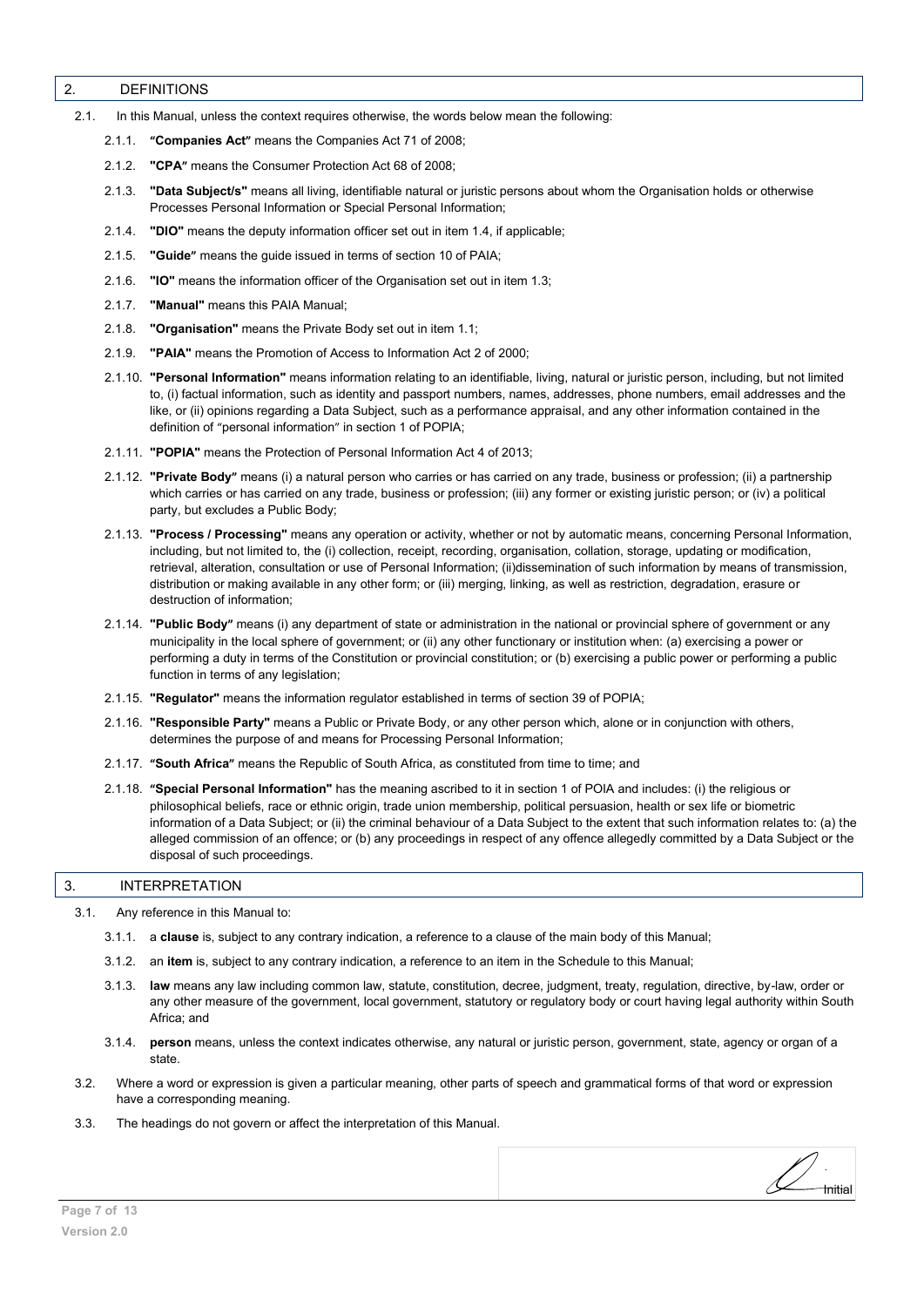- 3.4. If any provision in a definition confers rights, or imposes obligations on any Party, effect is given to it as a substantive provision of this Manual.
- 3.5. Unless the context indicates otherwise, an expression which denotes any gender includes the other gender; reference to a natural person includes a juristic person; the singular includes the plural, and the plural includes the singular.
- 3.6. Any number of days prescribed in this Manual excludes the first day and includes the last day.
- 3.7. The words "including" and "in particular" are without limitation.
- 3.8. Any reference to legislation is to that legislation as at the Signature Date, as amended or replaced from time to time, and includes all regulations and schedules to such legislation.
- 3.9. Any reference to a document or instrument includes the document or instrument as ceded, delegated, novated, altered, supplemented or replaced from time to time.
- 3.10. A time of day is a reference to Johannesburg time.
- 3.11. The rule of interpretation that, in the event of ambiguity, the contract must be interpreted against the party responsible for the drafting of the contract does not apply.
- 3.12. The cancellation or termination of this Manual does not affect those of its provisions which expressly provide that they will operate after cancellation or termination, or which must continue to have effect after cancellation or termination, or which must by implication or by their nature continue to have effect after cancellation or termination.
- 3.13. No provision in this Manual is intended to contravene or limit any applicable provisions of the CPA (if applicable), POPIA and / or PAIA.

#### <span id="page-7-0"></span>4. PURPOSE OF THIS MANUAL

- 4.1. This Organisation is a Private Body and as such the Manual deals with the provisions of PAIA which relate to Private Bodies.
- 4.2. The purpose of this Manual is to facilitate the Organisation's compliance with POPIA and PAIA, in particular the compliance with section 51 of PAIA
- 4.3. Wherever this Manual refers to Personal Information, the same policies and procedures apply in respect of Special Personal Information, unless the contrary is indicated.
- 4.4. This Manual enables the public to ascertain:
	- 4.4.1. the subjects on which the Organisation holds records;
	- 4.4.2. the categories of records held on each subject;
	- 4.4.3. the categories of records which are attainable from the Organisation, without the need for submission of the Form 2 in accordance with PAIA;
	- 4.4.4. the records of the Organisation which are available to the public in accordance with any other legislation;
	- 4.4.5. the procedure to make a formal request for access to a record of the Organisation;
	- 4.4.6. whether the Organisation plans to transfer or Process Personal Information outside of South Africa;
	- 4.4.7. the categories of recipients outside of South Africa, to whom the Personal Information may be supplied; and
	- 4.4.8. whether the Organisation has appropriate security measures in place to ensure the confidentiality, integrity and availability of the Personal Information Processed by it.

**Initial** 

- 4.5. This Manual sets out the details of:
	- 4.5.1. the Organisation's IO and DIO;
	- 4.5.2. the Guide and the steps to obtain a copy thereof;
	- 4.5.3. the Personal Information, and the categories relating to such Personal Information, Processed by the Organisation;
	- 4.5.4. the purposes for which Personal Information is Processed;
	- 4.5.5. the categories of Data Subjects in relation to which Personal Information is Processed;
	- 4.5.6. the categories of recipients to whom the Personal Information may be supplied;

#### <span id="page-7-1"></span>5. KEY CONTACT DETAILS

- 5.1. The key role-players appointed to assist the public with requests for access to information held by the Organisation are:
	- 5.1.1. **The IO**
		- 5.1.1.1. The contact details of the IO are set out in item 1.3.

#### 5.1.2. **The DIO**

5.1.2.1. The contact details of the DIO are set out it item 1.4.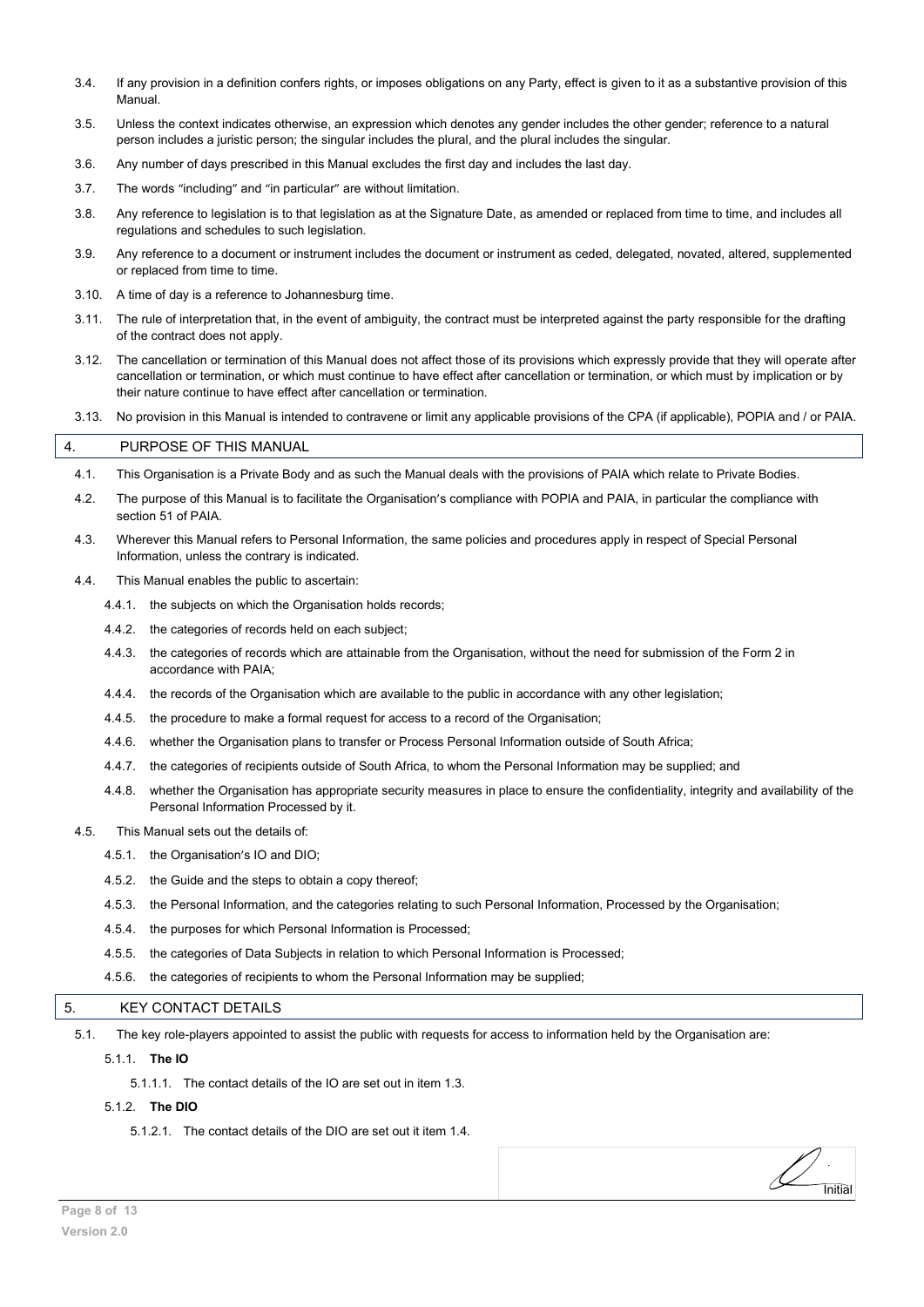#### 5.1.3. The Organisation's contact details are set out in item 1.1.

<span id="page-8-1"></span><span id="page-8-0"></span>

| 6.   | THE REGULATOR                                                                                                                                                                                                                                                        |
|------|----------------------------------------------------------------------------------------------------------------------------------------------------------------------------------------------------------------------------------------------------------------------|
| 6.1. | The Regulator has taken over the function of PAIA regulation from the South African Human Rights Commission.                                                                                                                                                         |
| 6.2. | The Regulator regulates the enforcement of both PAIA and POPIA.                                                                                                                                                                                                      |
| 6.3. | The Regulator's contact details are set out in item 1.5.                                                                                                                                                                                                             |
| 7.   | THE GUIDE AND HOW TO GAIN ACCESS                                                                                                                                                                                                                                     |
| 7.1. | The Regulator has updated and made available the revised Guide.                                                                                                                                                                                                      |
| 7.2. | The Guide is set out in an easily comprehensible form and manner, and may be utilised by a person who wishes to exercise any right<br>contemplated in PAIA and POPIA.                                                                                                |
| 7.3. | The Guide is available in each of the official languages of South Africa;, namely: (i) English; (ii) Afrikaans; (iii) IsiZulu; (iv) Ndebele; (v)<br>Sepedi; (vi) Sesotho; (vii) Swati (viii) Tsonga; (ix) Tswana; (x) Venda; and (xi) Xhosa), as well as in braille. |

7.4. The Guide contains:

- 7.4.1. the objects of PAIA and POPIA;
- 7.4.2. the postal and street address, phone and fax number and, if available, electronic mail address of:
	- 7.4.2.1. the information officer of every Public Body; and
	- 7.4.2.2. every deputy information officer of every Public and Private Body designated in terms of section 17(1) of PAIA and section 56 of POPIA.
- 7.5. The Guide sets out:
	- 7.5.1. the manner and form of a request for access to a record of a:
		- 7.5.1.1. Public Body contemplated in section 11; and
		- 7.5.1.2. Private Body contemplated in section 50;
	- 7.5.2. the assistance available from the information officer of a Public Body in terms of PAIA and POPIA;
	- 7.5.3. the assistance available from the Regulator in terms of PAIA and POPIA;
	- 7.5.4. the notices issued in terms of sections 22 and 54 of PAIA regarding fees to be paid in relation to requests for access;
	- 7.5.5. the regulations made in terms of section 92 of PAIA;
	- 7.5.6. all remedies in law available regarding an act or failure to act in respect of a right or duty conferred or imposed by PAIA and POPIA, including the manner of lodging:
		- 7.5.6.1. an internal appeal;
		- 7.5.6.2. a complaint to the Regulator; and
		- 7.5.6.3. an application to a court of law against a decision (i) by the information officer of a Public Body, (ii) on internal appeal, or (iii) by the Regulator or a decision of the head of a Private Body.
- 7.6. The Guide prescribes that Public and Private Bodies compile a manual, the contents of which should include:
	- 7.6.1. how the public can obtain access to the manual; and
	- 7.6.2. the voluntarily disclose of the categories of records held by the body in question.
- 7.7. Members of the public can inspect or make copies of the Guide from the offices of the Public and Private Bodies, including the office of the Regulator, during normal working hours.
- 7.8. The Guide:
	- 7.8.1. can also be obtained from the IO, on request; or
	- 7.8.2. can also be obtained from the website of the Regulator; and
	- 7.8.3. is available for public inspection at the office of any Public Body during normal office hours.

# <span id="page-8-2"></span>8. ACCESS REFUSAL

- 8.1. The Organisation is entitled to refuse a request for information in circumstances where mandatory protection is prescribed in terms of PAIA.
- 8.2. An Organisation must refuse a request for information where the disclosure of such information would involve:
	- 8.2.1. the unreasonable disclosure of Personal Information of a third party, subject to certain exceptions. (The third party may be a natural person or a deceased person, in terms of section 63 of PAIA, or a juristic person, as prescribed by POPIA);

Initial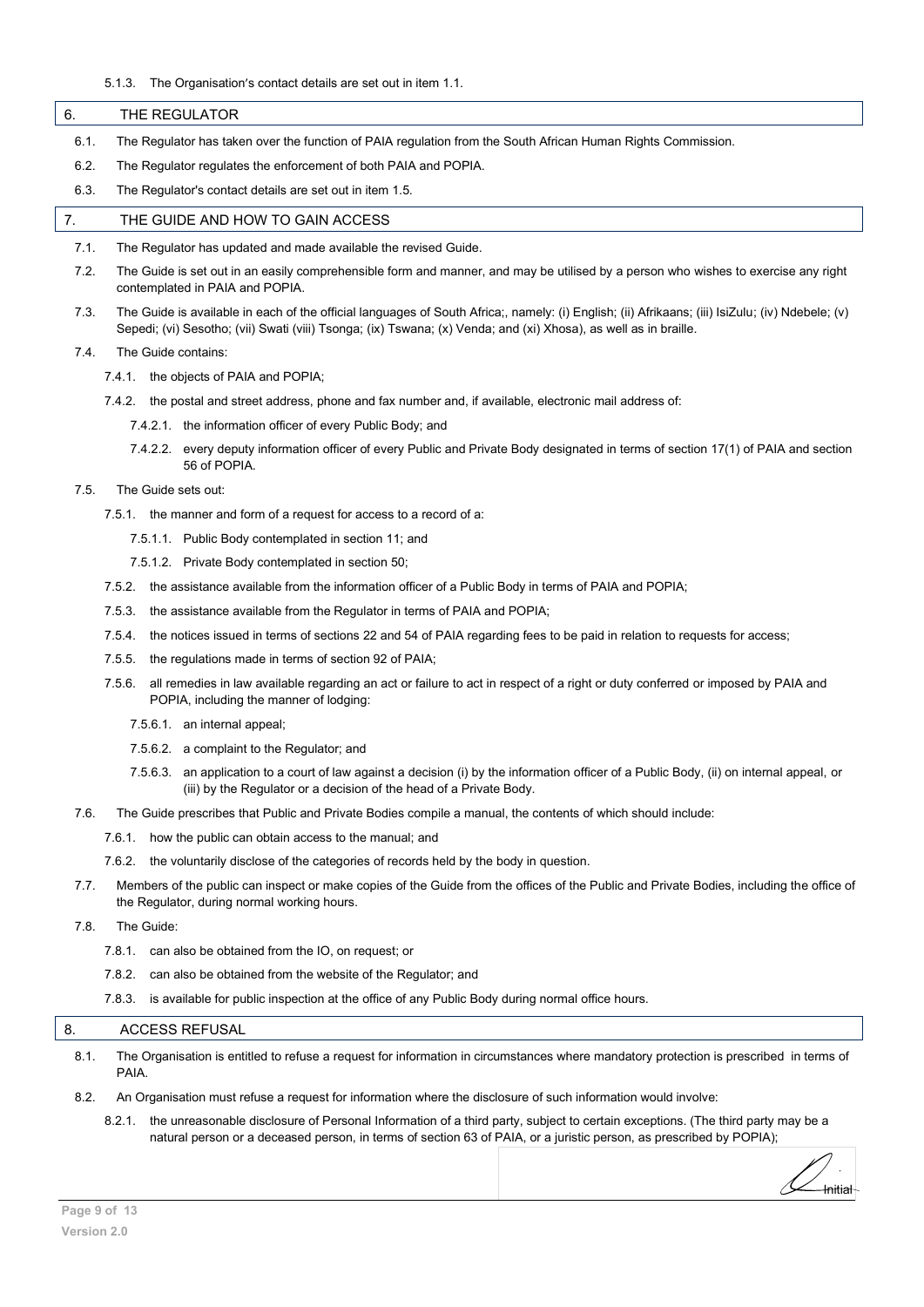- 8.2.2. the disclosure of Personal Information, where the disclosure of such Personal Information is not permitted by other legislative, regulatory, or contractual agreements, and does not comply with the provisions of the POPIA;
- 8.2.3. the commercial information of a third party, in term of section 64 of PAIA, if the record contains:

8.2.3.1. trade secrets of the third party;

- 8.2.3.2. financial, commercial, scientific, or technical information in which the disclosure could likely cause harm to the financial or commercial interests of that third party; or
- 8.2.3.3. information disclosed in confidence by a third party to the Organisation if the disclosure could (i) put that third party at a disadvantage in contractual or other negotiations; or (ii) prejudice the third party in commercial competition;
- 8.2.4. confidential information of third parties, in terms of section 65 of PAIA, if it is protected in terms of a duty of confidence owed to the third party in terms of an agreement;
- 8.2.5. the reasonable expectation that such disclosure would (i) endanger the safety of an individual or the protection of property; and / or (iii) prejudice or impair methods, systems, plans or procedures for the protection of (a) an individual in accordance with a witness protection scheme; (b) the safety of the public; or (c) the security of property;
- 8.2.6. records which would be regarded as privileged in legal proceedings, in terms of section 67 of PAIA;
- 8.2.7. research being carried on by or on behalf of a third party, in terms of section 69 of PAIA, if its disclosure would expose the third party, the researcher or the subject matter of the research to a serious disadvantage; and
- 8.2.8. the commercial information of the Organisation relating to the:
	- 8.2.8.1. trade secrets of the Organisation;
	- 8.2.8.2. financial, commercial, scientific, or technical information, the disclosure of which could likely cause harm to the financial or commercial interests of the Organisation;
	- 8.2.8.3. information which, if disclosed could reasonably be expected to (i) put the Organisation at a disadvantage in negotiations; or (ii) prejudice the Organisation in commercial competition;
	- 8.2.8.4. computer program/s which is / are owned by the Organisation and which is / are protected by the Copyright Act 98 of 1978; and / or
	- 8.2.8.5. research information, in terms of section 69 of PAIA, of the Organisation, if its disclosure would expose the Organisation, the researcher or the subject matter of the research to a serious disadvantage.

#### <span id="page-9-0"></span>9. ASSESSMENTS OF REQUESTS

- 9.1. Requests for information that are clearly frivolous or vexatious, or which involve an unreasonable diversion of resources, shall be refused.
- 9.2. All requests for information will be assessed on their own merits and in accordance with the applicable legal principles and legislation.
- 9.3. If a requested record cannot be found, or if the record does not exist, the IO shall, by way of an affidavit or written affirmation, notify the requester that it is not possible to give access to the requested record. Such a notice will be regarded as a decision to refuse a request for access to the record concerned for the purpose of PAIA. If the record should later be found, the requester shall be given access to the record in the manner stipulated by the requester in the prescribed form, unless the IO refuses access to such record, acting in accordance with applicable legislation.
- 9.4. The requester will be notified in writing in the required manner and form (Form 3, as required by PAIA) as to whether the request for information has been approved or denied within 30 (Thirty) calendar days after receipt of a correctly completed request form (Form 2, as required by PAIA).

## <span id="page-9-1"></span>10. CATEGORIES OF RECORDS OF THE ORGANISATION WHICH ARE AVAILABLE WITHOUT A FORM 2 REQUEST

- 10.1. The categories of records held by the Organisation, which are available without a person having to request access by submission of a Form 2, are set out in item 1.6. Such records are available on the website set out in item 1.2.
- 10.2. The records referred to in clause 10.1 may be (i) downloaded directly from the website; (ii) requested telephonically; or (iii) requested by letter or e-mail.
- 10.3. The relevant contact person and contact details in each instance are set out in clause 5.
- <span id="page-9-2"></span>11. CATEGORIES OF RECORDS OF THE ORGANISATION WHICH ARE AVAILABLE IN ACCORDANCE WITH LEGISLATION
	- 11.1. The categories of records held by the Organisation which are available in accordance with legislation are set out in item 1.7.
	- 11.2. The records referred to in clause 11.1 may be requested (i) telephonically; or (ii) by letter or e-mail.
	- 11.3. The relevant contact person and contact details in each instance are set out in clause 5.

Initial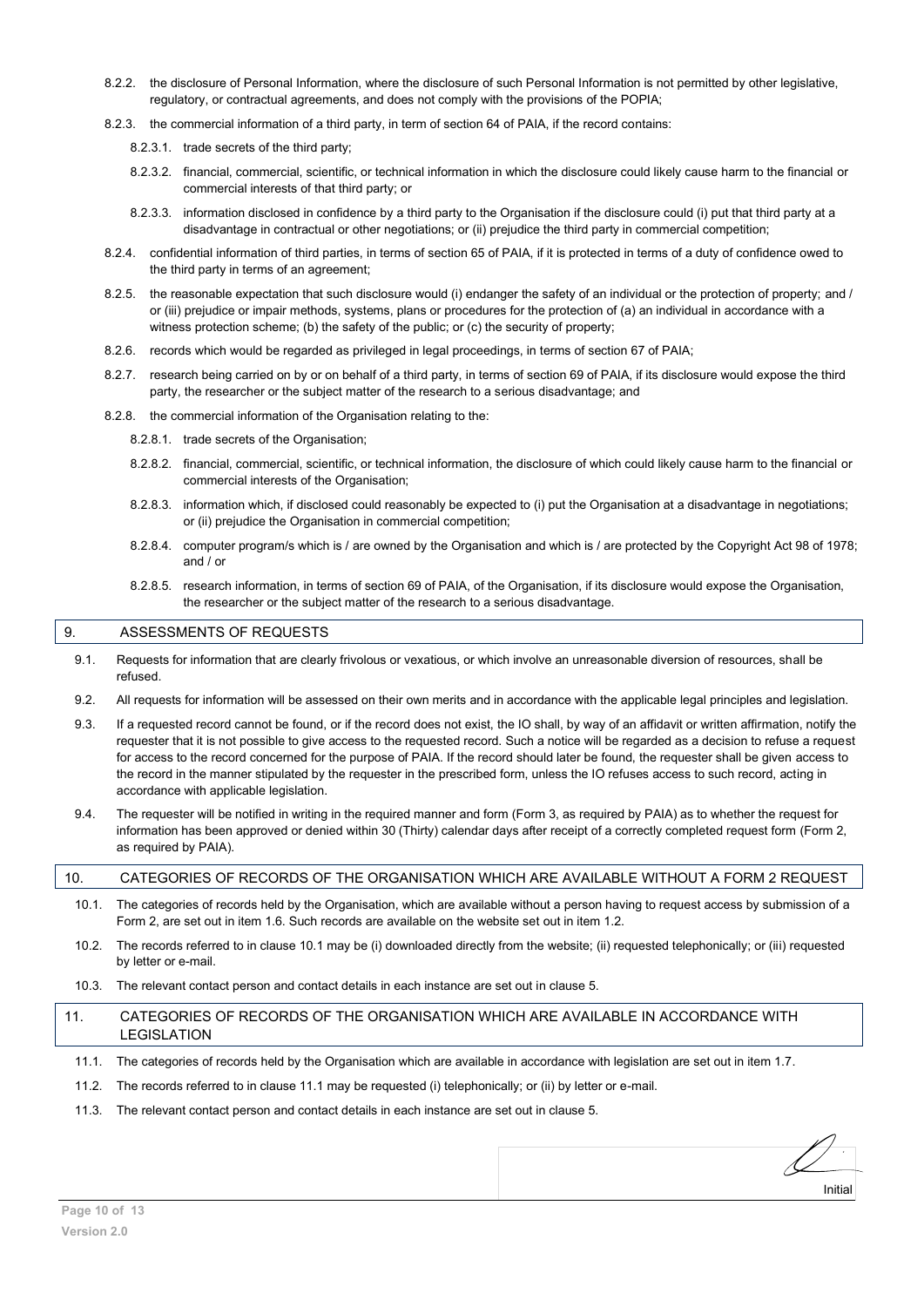#### <span id="page-10-0"></span>12. SUBJECTS AND CATEGORIES OF SUBJECTS ON WHICH THE ORGANISATION HOLDS RECORDS

12.1. The subjects in respect of which the Organisation holds records and the categories of records held on each subject are set out in item 1.8.

#### 12.2. A requester may request access to this information by completing the prescribed form (Form 2, as required by PAIA).

#### <span id="page-10-1"></span>13. PERSONAL INFORMATION

- 13.1. In the event that a request is approved, the Organisation will determine how it will provide access to the information requested.
- 13.2. In the event that a requester has asked that access be given in a specific form, and the Organisation can reasonably accommodate such request, the access will be provided in the form requested.

#### <span id="page-10-2"></span>14. PROCESSING PERSONAL INFORMATION

#### 14.1. **Purpose of Processing Personal Information**

14.1.1. The various types of information Processed by the Organisation is set out in item 1.9. The purpose for each category has also been included the table set out in item 1.9.

#### 14.2. **Description of the categories of Data Subjects and of the information or categories of information relating thereto**

14.2.1. The categories of Data Subjects in respect of whom the Organisation may processes Personal Information and the nature or categories of the Personal Information being Processed is also set out in item 1.9.

#### 14.3. **The recipients or categories of recipients to whom the Personal Information may be supplied**

14.3.1. The person or category of persons to whom the Organisation may disseminate Personal Information is set out in item 1.10.

#### 14.4. **Planned trans-border flows of Personal Information**

14.4.1. The Organisation does not intend to transfer Personal Information outside of South Africa, but it may do so to secure or backup such Personal Information or for technical reasons. If Personal Information is transferred outside of South Africa, the Organisation will only transfer such Personal Information to other countries who have similar or better privacy and data protection laws as those that apply in South Africa, as required by section 72 of POPIA.

#### 14.5. **General description of information security measures to be implemented by the Responsible Party to ensure the confidentiality, integrity and availability of the information**

- 14.5.1. The Organisation is committed to ensuring that Personal Information and Special Personal Information is secure. In order to prevent unauthorised access or disclosure of any Personal Information, the Organisation has put in place suitable physical, electronic and managerial procedures to safeguard and secure the information it collects.
- 14.5.2. The Organisation takes all reasonable technical and organisational measures to ensure the security of Personal Information. More details in this regard are set out in clause 15.

### <span id="page-10-3"></span>15. HOW PERSONAL INFORMATION IS PROTECTED

- 15.1. The Organisation makes use of secure data transmission and storage technologies to reasonably protect Personal Information from unauthorised disclosure and to maintain the integrity of Personal Information.
- 15.2. The Organisation has comprehensive information security policies and procedures in place and has implemented security measures the cover the following areas:
	- 15.2.1. **Physical: P**ersonal Information is Processed at reputable data centres in South Africa with the necessary physical security measures in place;
	- 15.2.2. **Logical:** Only employees or contractors that strictly require access to any information / data in order to perform their tasks have such access. Strong passwords are used to access information / data that is classified as restricted / confidential.
	- 15.2.3. **Operational:** Anti-malware and anti-virus solutions are used, vulnerability tests are done and backups are made on a regular basis.
	- 15.2.4. **Employees:** Prospective employees have been screened before they are appointed by the Organisation. This includes criminal checks in certain cases. Employees are also trained in relation to policies and procedures as and when required on a continuous basis.

### <span id="page-10-4"></span>16. INFORMATION THE ORGANISATION HOLDS TO COMPLY WITH THE LAW

- 16.1. Where applicable to its operations, the Organisation retains records and documents to comply with legislation.
- 16.2. Unless disclosure is prohibited in terms of legislation, regulations, contractual agreements or otherwise, records that are required to be made available in terms of the applicable legislation shall be made available for inspection by interested parties in terms of the requirements and conditions of the specific piece of legislation and / or applicable internal policies and procedures.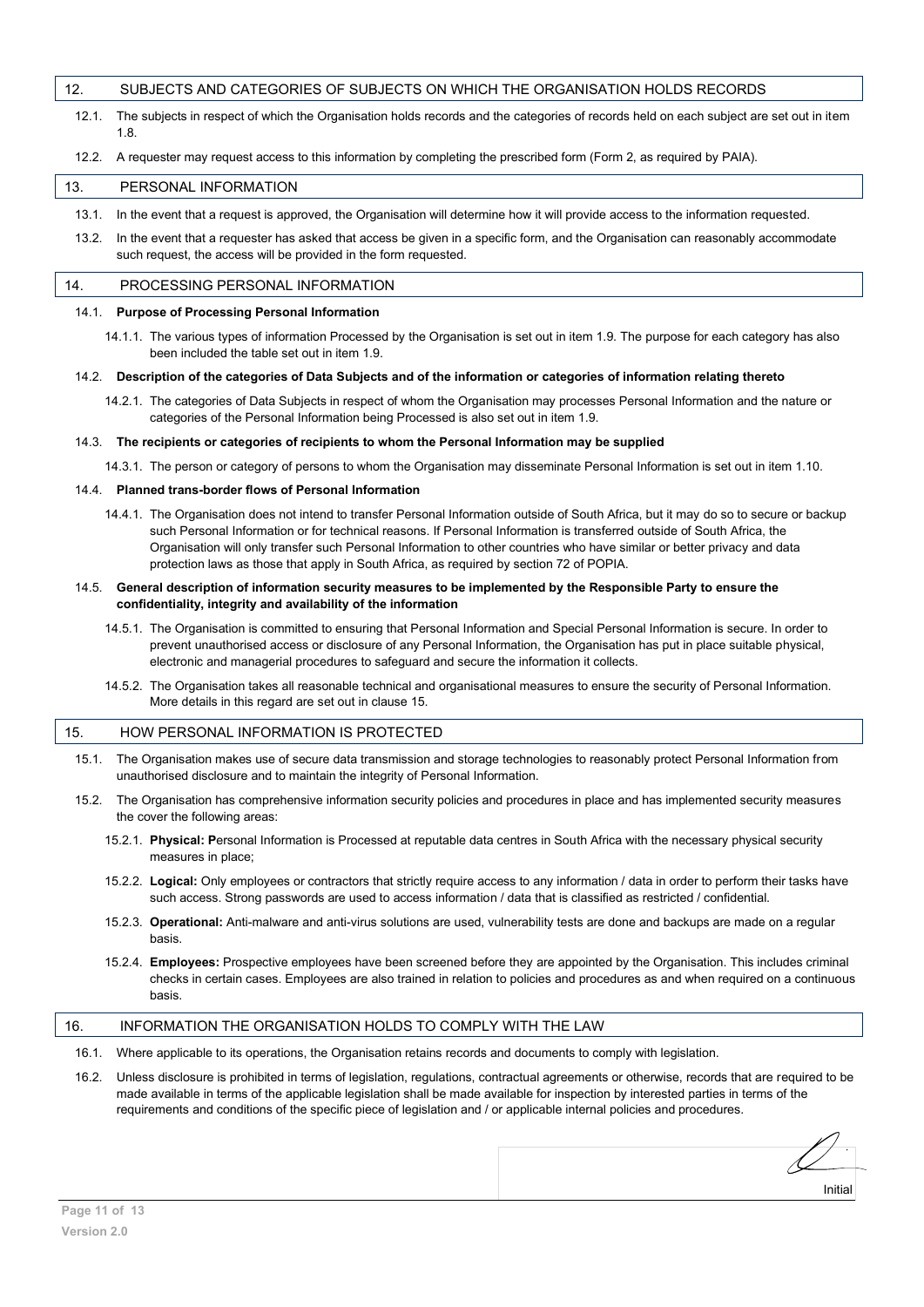- 16.3. Should any interested party be entitled to request such information, the requester may request access by completing the prescribed form (Form 2, as required by PAIA).
- 16.4. The accessibility of documents and records may be subject to the grounds of refusal set out in clause 8.
- 16.5. The Organisation holds information in accordance with the following pieces of legislation:
	- 16.5.1. Basic Conditions of Employment Act 75 of 1997;
	- 16.5.2. Broad Based Black Economic Empowerment Act 53 of 2003;
	- 16.5.3. Companies Act;
	- 16.5.4. Compensation for Occupational Injuries and Diseases Act 130 of 1993;
	- 16.5.5. Competition Act 89 of 1998;
	- 16.5.6. Constitution of the Republic of South Africa 108 of 1996
	- 16.5.7. Consumer Protection Act
	- 16.5.8. Copyright Act 98 of 1978;
	- 16.5.9. Customs and Excise Act 91 of 1964;
	- 16.5.10.Electronic Communications and Transactions Act 25 of 2002;
	- 16.5.11.Employment Equity Act 55 of 1998;
	- 16.5.12.Estate Agencies Affairs Act 112 of 1976
	- 16.5.13.Financial Intelligence Centre Act 38 of 2001;
	- 16.5.14.Income Tax Act 58 of 1962;
	- 16.5.15.Labour Relations Act 66 of 1995;
	- 16.5.16.Intellectual Property Laws Amendment Act 38 of 1997;
	- 16.5.17.Long Term Insurance Act 52 of 1998;
	- 16.5.18.Occupational Health and Safety Act 85 of 1993;
	- 16.5.19.Pension Funds Act 24 of 1956;
	- 16.5.20.Prescription Act 68 of 1969;
	- 16.5.21.PAIA;
	- 16.5.22.POPIA;
	- 16.5.23.Schools Act 84 of 1996;
	- 16.5.24.Short Term Insurance Act 53 of 1998;
	- 16.5.25.Skills Development Act 97 of 1998;
	- 16.5.26.Skills Development Levies Act 9 of 1999;
	- 16.5.27.Unemployment Insurance Act 63 of 2001;
	- 16.5.28.Unemployment Insurance Contributions Act 4 of 2002; and
	- 16.5.29.Value Added Tax Act 89 of 1991.

### <span id="page-11-0"></span>17. COSTS

- 17.1. Section 52(3) of PAIA states that fees payable for access to records are to be prescribed.
- 17.2. The fees schedule in respect of Private Bodies (published in the PAIA regulation dated 27 August 2021), is set out in item 1.11.

Initial

#### <span id="page-11-1"></span>18. AVAILABILITY OF THE MANUAL

- 18.1. A copy of the Manual is available:
	- 18.1.1. on the website set out in item 1.2;
	- 18.1.2. at the head office of the Organisation for public inspection during normal business hours;
	- 18.1.3. upon request; and
	- 18.1.4. to the Regulator upon request.